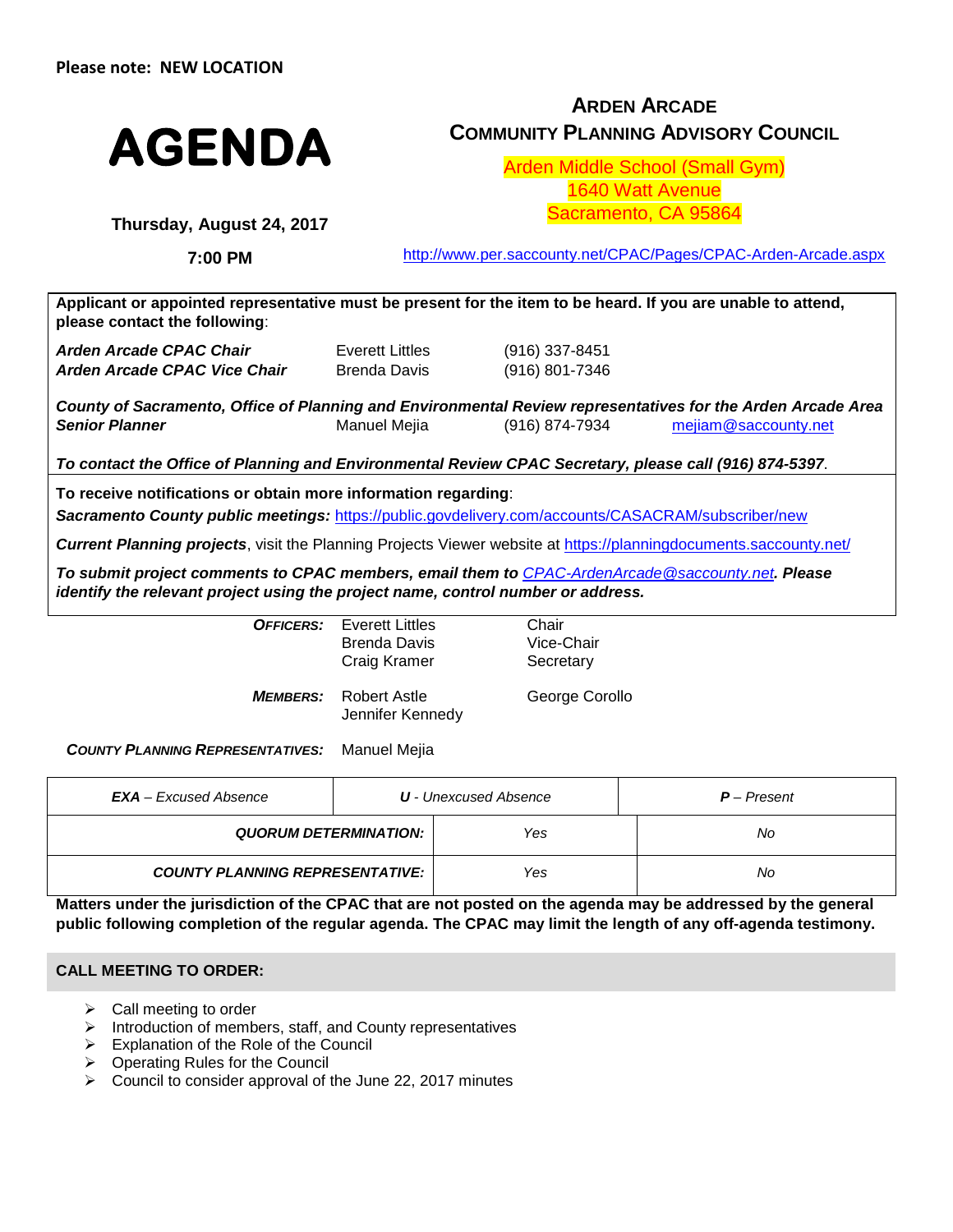#### **PLANNING ITEMS FOR REVIEW:**

| $\mathbf 1$ |                                                                                                                                                     |                                                                                                                                                                                                                                                                                                        |                                 |                         | Entitlement(s): UPB, DRS                                          |  |  |  |
|-------------|-----------------------------------------------------------------------------------------------------------------------------------------------------|--------------------------------------------------------------------------------------------------------------------------------------------------------------------------------------------------------------------------------------------------------------------------------------------------------|---------------------------------|-------------------------|-------------------------------------------------------------------|--|--|--|
|             | <b>Control No.:</b>                                                                                                                                 | PLNP2017-00187 Seven Star Market                                                                                                                                                                                                                                                                       |                                 |                         |                                                                   |  |  |  |
|             | APN:                                                                                                                                                | 286-0030-001                                                                                                                                                                                                                                                                                           |                                 |                         |                                                                   |  |  |  |
|             | Applicant:                                                                                                                                          |                                                                                                                                                                                                                                                                                                        | Holloway Land Co, Inc.          |                         |                                                                   |  |  |  |
|             | Owner:                                                                                                                                              |                                                                                                                                                                                                                                                                                                        | Jaswinder Rai & Harjinder Singh |                         |                                                                   |  |  |  |
|             | Location:                                                                                                                                           | The property is located at 3100 Arden Way on the southeast corner of the Morse<br>Avenue and Arden Way intersection in the Arden Arcade community.                                                                                                                                                     |                                 |                         |                                                                   |  |  |  |
|             | A Use Permit to convert an existing building into a 24-hour convenience food<br>Request:<br>1.<br>market on approximately .29 acres in the SC zone. |                                                                                                                                                                                                                                                                                                        |                                 |                         |                                                                   |  |  |  |
|             |                                                                                                                                                     | 2.                                                                                                                                                                                                                                                                                                     |                                 |                         | A Design Review to conform to Countywide Design Guidelines.       |  |  |  |
|             | Final Hearing Body:                                                                                                                                 | <b>Board of Supervisors</b>                                                                                                                                                                                                                                                                            |                                 |                         |                                                                   |  |  |  |
|             | <b>Investigating Member:</b>                                                                                                                        |                                                                                                                                                                                                                                                                                                        |                                 |                         |                                                                   |  |  |  |
|             | Lead Planner:                                                                                                                                       | Meredith Holsworth, Assistant Planner, (916) 874-5835, holsworthm@saccounty.net                                                                                                                                                                                                                        |                                 |                         |                                                                   |  |  |  |
|             | Click here for more information                                                                                                                     |                                                                                                                                                                                                                                                                                                        |                                 |                         |                                                                   |  |  |  |
|             | <b>COUNCIL RECOMMENDATION:</b>                                                                                                                      |                                                                                                                                                                                                                                                                                                        |                                 |                         | TIME:                                                             |  |  |  |
| Vote        | Motion by:<br>Yes                                                                                                                                   | No                                                                                                                                                                                                                                                                                                     |                                 | Seconded by:<br>Abstain | Absent                                                            |  |  |  |
|             |                                                                                                                                                     |                                                                                                                                                                                                                                                                                                        |                                 |                         |                                                                   |  |  |  |
| Action:     |                                                                                                                                                     |                                                                                                                                                                                                                                                                                                        |                                 |                         |                                                                   |  |  |  |
| 2.          |                                                                                                                                                     |                                                                                                                                                                                                                                                                                                        |                                 |                         | Entitlement(s):                                                   |  |  |  |
|             | <b>Control No.:</b>                                                                                                                                 | PLNP2017-00209                                                                                                                                                                                                                                                                                         |                                 |                         |                                                                   |  |  |  |
|             | Applicant:                                                                                                                                          | Sacramento County Department of Transportation                                                                                                                                                                                                                                                         |                                 |                         |                                                                   |  |  |  |
|             | Location:                                                                                                                                           | The project is located on a portion of Fair Oaks Boulevard between Howe Avenue to<br>Munroe Street and Fulton Avenue between Fair Oaks Boulevard and Sierra Avenue in<br>the Arden Arcade community.                                                                                                   |                                 |                         |                                                                   |  |  |  |
|             | Request:                                                                                                                                            | 1. A General Plan Amendment to the Transportation Plan to change the designation of<br>Fair Oaks Boulevard from Howe Avenue to Munroe Street from thoroughfare to<br>"Smart Growth Street", and Fulton Avenue from Fair Oaks Boulevard to Munroe<br>Street from Local Street to "Smart Growth Street". |                                 |                         |                                                                   |  |  |  |
|             |                                                                                                                                                     | 2.                                                                                                                                                                                                                                                                                                     |                                 |                         | Adoption of the Fair Oaks Boulevard complete streets master plan. |  |  |  |
|             |                                                                                                                                                     |                                                                                                                                                                                                                                                                                                        |                                 |                         |                                                                   |  |  |  |
|             | Final Hearing Body:                                                                                                                                 | <b>Board of Supervisors</b>                                                                                                                                                                                                                                                                            |                                 |                         |                                                                   |  |  |  |

Lead Planner: *John Lundgren, Senior Planner, (916) 874-8043, [lundgrenj@saccounty.net](mailto:lundgrenj@saccounty.net)*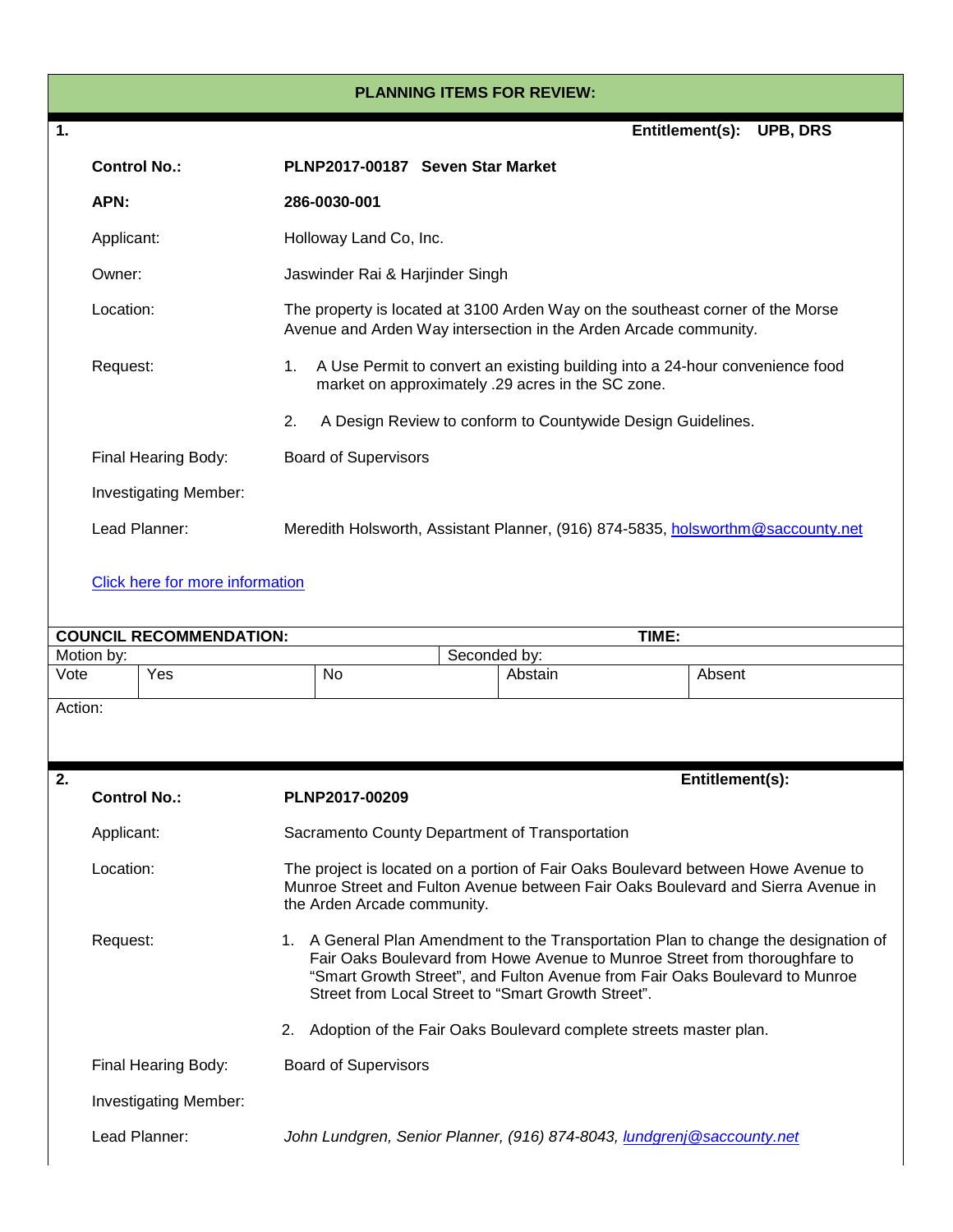For more information email *[lundgrenj@saccounty.net](mailto:lundgrenj@saccounty.net)*

| TIME:<br><b>COUNCIL RECOMMENDATION:</b>                                                                                                                                                                                                                                                                                                                         |            |     |              |              |        |         |  |  |
|-----------------------------------------------------------------------------------------------------------------------------------------------------------------------------------------------------------------------------------------------------------------------------------------------------------------------------------------------------------------|------------|-----|--------------|--------------|--------|---------|--|--|
| Motion by:                                                                                                                                                                                                                                                                                                                                                      |            |     | Seconded by: |              |        |         |  |  |
| Vote                                                                                                                                                                                                                                                                                                                                                            | Yes<br>No. |     |              | Abstain      | Absent |         |  |  |
| Action:                                                                                                                                                                                                                                                                                                                                                         |            |     |              |              |        |         |  |  |
|                                                                                                                                                                                                                                                                                                                                                                 |            |     |              |              |        |         |  |  |
|                                                                                                                                                                                                                                                                                                                                                                 |            |     |              |              |        |         |  |  |
| Note: This CPAC has the right to file an appeal with the County of Sacramento when the committee, commission<br>or official takes an action or determination that conflicts with community-wide policies as understood by the<br>respective CPAC and its constituency. During the Appeal hearing, the applicant or appointed representative must<br>be present. |            |     |              |              |        |         |  |  |
| Motion by:                                                                                                                                                                                                                                                                                                                                                      |            |     |              | Seconded by: |        |         |  |  |
| Vote:                                                                                                                                                                                                                                                                                                                                                           | Yes:       | No: |              | Abstain:     |        | Absent: |  |  |
| Comments:                                                                                                                                                                                                                                                                                                                                                       |            |     |              |              |        |         |  |  |
|                                                                                                                                                                                                                                                                                                                                                                 |            |     |              |              |        |         |  |  |
|                                                                                                                                                                                                                                                                                                                                                                 |            |     |              |              |        |         |  |  |
|                                                                                                                                                                                                                                                                                                                                                                 |            |     |              |              |        |         |  |  |
| <b>OTHER BUSINESS:</b>                                                                                                                                                                                                                                                                                                                                          |            |     |              |              |        |         |  |  |

# **PUBLIC COMMENT:**

**ADJOURNMENT:**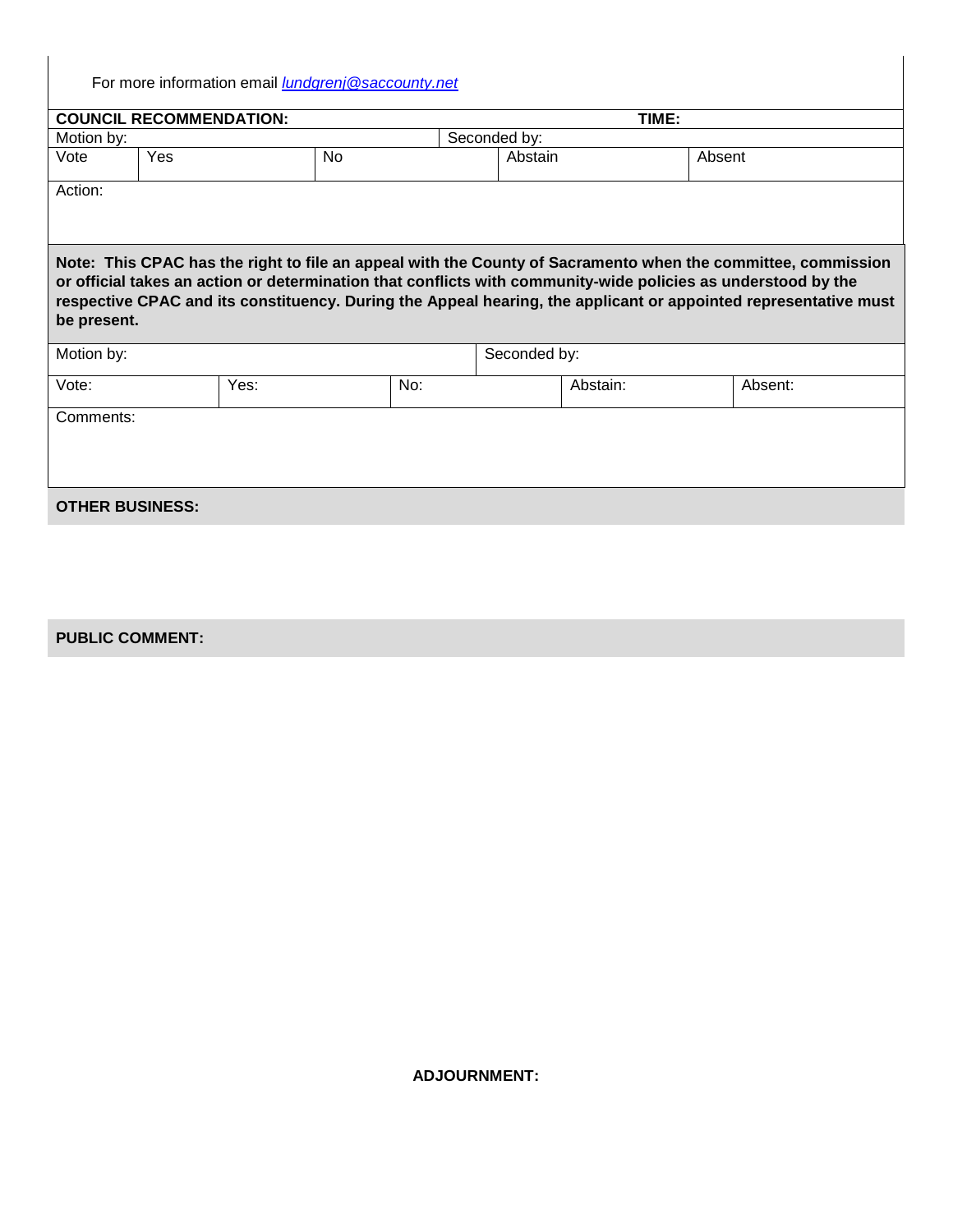*The meeting facility is accessible to persons with disabilities. Requests for interpreting services, assistive listening devices, or other considerations should be made through the County of Sacramento, Office of Planning and Environmental Review at (916) 874-5397, no later than five working days prior to the meeting. California Relay Service (CRS) is a third party interpretation service for deaf, hard-of-hearing, and/or speech-impaired persons. CRS can be reached by dialing 711 or 1-800-735-2929*



**YOUR LINK TO COUNTY SERVICES ONLINE, OR ON THE GO!**  www.311.SacCounty.net | Dial 3-1-1

Outside unincorporated Sacramento County Dial 916-875-4311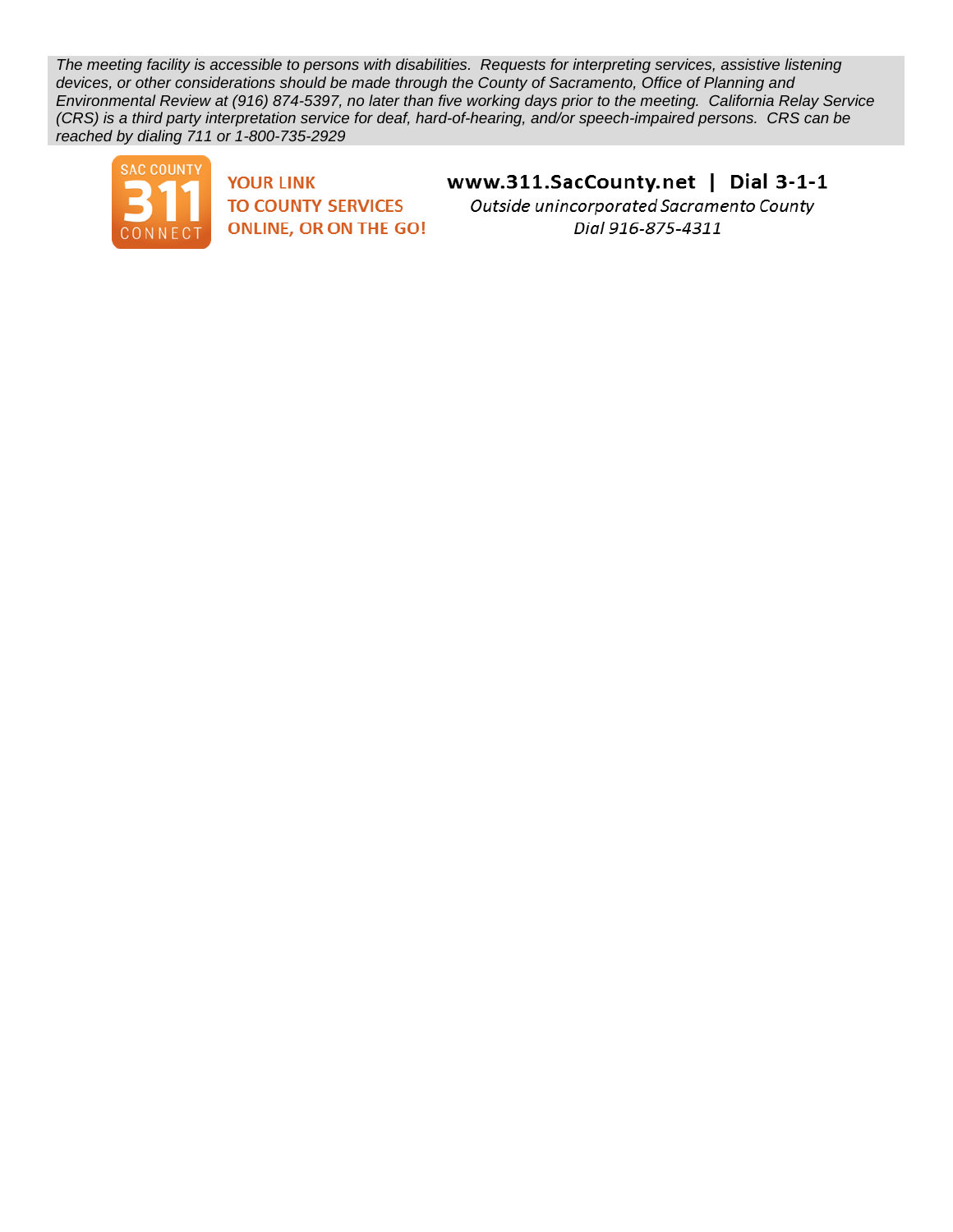

# **ARDEN ARCADE COMMUNITY PLANNING ADVISORY COUNCIL**

Arden Dimick Library Community Room 891 Watt Avenue Sacramento, CA 95864

**Thursday, June 22, 2017**

**7:00 PM**

<http://www.per.saccounty.net/CPAC/Pages/CPAC-Arden-Arcade.aspx>

**Applicant or appointed representative must be present for the item to be heard. If you are unable to attend, please contact the following**: *Arden Arcade CPAC Chair* Everett Littles (916) 337-8451 *Arden Arcade CPAC Vice Chair* Brenda Davis (916) 801-7346 *County of Sacramento, Office of Planning and Environmental Review representatives for the Arden Arcade Area Senior Planner* Manuel Mejia (916) 874-7934 [mejiam@saccounty.net](mailto:mejiam@saccounty.net) *Associate Planner* Sheryl Lenzie (916) 874-7722 [lenzies@saccounty.net](mailto:lenzies@saccounty.net) *To contact the Office of Planning and Environmental Review CPAC Secretary, please call (916) 874-5397*. **To receive notifications or obtain more information regarding**:

*Sacramento County public meetings:* <https://public.govdelivery.com/accounts/CASACRAM/subscriber/new>

*Current Planning projects*, visit the Planning Projects Viewer website at<https://planningdocuments.saccounty.net/>

*To submit project comments to CPAC members, email them to [CPAC-ArdenArcade@saccounty.net](mailto:CPAC-ArdenArcade@saccounty.net). Please identify the relevant project using the project name, control number or address.*

|                        | <b>OFFICERS:</b> Everett Littles - P<br>Brenda Davis - P<br>Craig Kramer - P | Chair<br>Vice-Chair<br>Secretary        |
|------------------------|------------------------------------------------------------------------------|-----------------------------------------|
| <i><b>MEMBERS:</b></i> | Jennifer Kennedy - EXA<br>Tina Bonilla - P                                   | George Corollo - P<br>Thomas Wroten - P |

**COUNTY PLANNING REPRESENTATIVES:** Manuel Mejia Sheryl Lenzie

| $EXAMPLE EXcused Absence$              | <b>U</b> - Unexcused Absence | $P$ – Present |
|----------------------------------------|------------------------------|---------------|
| <b>QUORUM DETERMINATION:</b>           | Yes)                         | No            |
| <b>COUNTY PLANNING REPRESENTATIVE:</b> | ′Yes)                        | No            |

**Matters under the jurisdiction of the CPAC that are not posted on the agenda may be addressed by the general public following completion of the regular agenda. The CPAC may limit the length of any off-agenda testimony.**

## **CALL MEETING TO ORDER:**

- Call meeting to order **Meeting called to order by Chiar Littles at 7:01 pm**
- Introduction of members, staff, and County representatives Introductions made by Chair Littles
- Explanation of the Role of the Council **Done by Chair Littles**
- Operating Rules for the Council **On a motion by Kramer seconded by Corollo continues to 7/27/17 by 6-0**
- Council to consider approval of the April 27, 2017 minutes **On motion by Davis seconded by Corollo minutes were approved 6-0**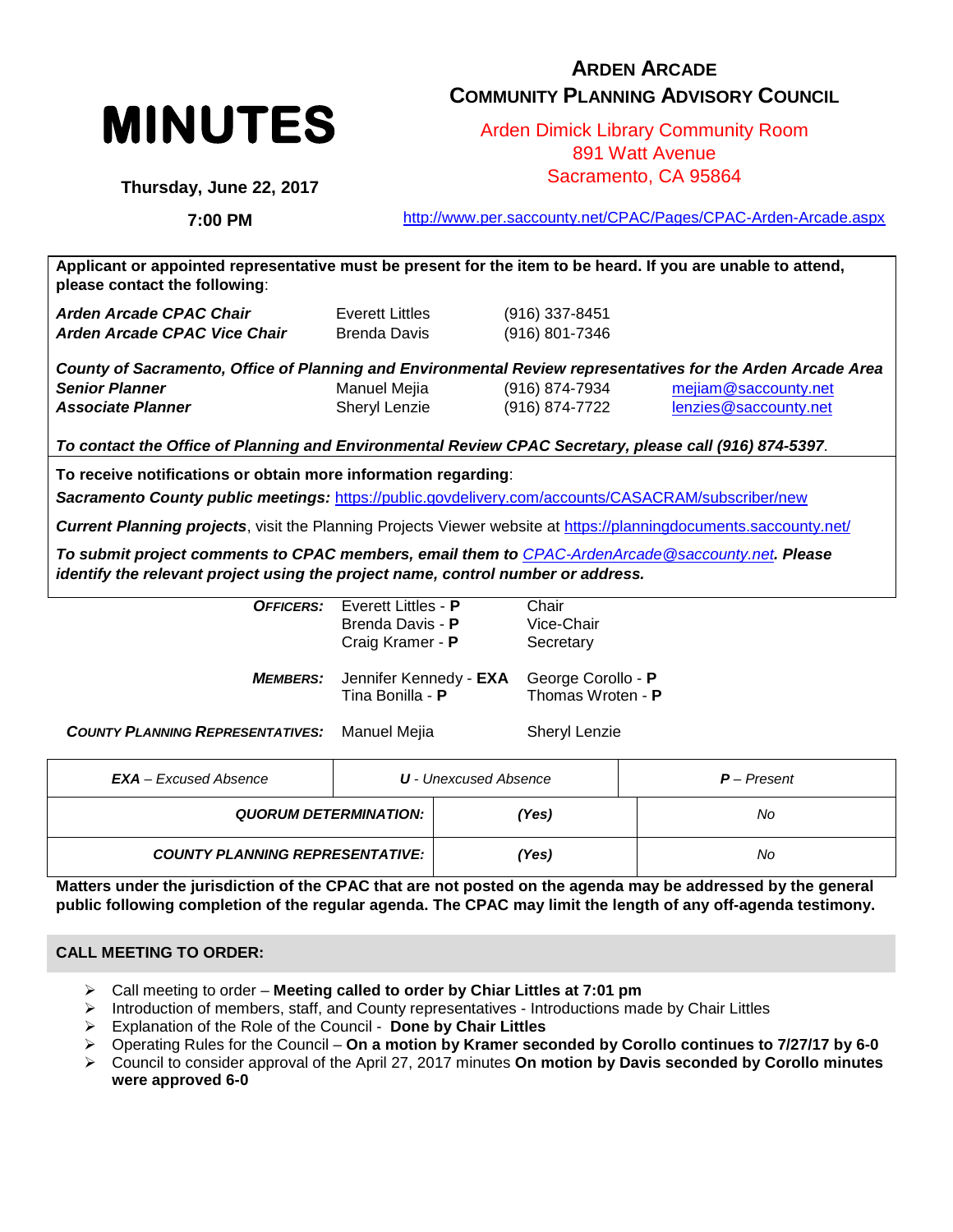#### **PLANNING ITEMS FOR REVIEW:**

| 1.   |                     |                                                                                                                                                                                               |                                                                                                                                                                                  |                                                  |                         |  |                                | Entitlement(s): UPZ, SPZ, DRS                                                                                                          |        |  |
|------|---------------------|-----------------------------------------------------------------------------------------------------------------------------------------------------------------------------------------------|----------------------------------------------------------------------------------------------------------------------------------------------------------------------------------|--------------------------------------------------|-------------------------|--|--------------------------------|----------------------------------------------------------------------------------------------------------------------------------------|--------|--|
|      | <b>Control No.:</b> |                                                                                                                                                                                               |                                                                                                                                                                                  | PLNP2016-00046 Arden Creek Town Center           |                         |  |                                |                                                                                                                                        |        |  |
|      | APN:                |                                                                                                                                                                                               |                                                                                                                                                                                  | 281-0331-023, 024, AND 025                       |                         |  |                                |                                                                                                                                        |        |  |
|      | Applicant:          |                                                                                                                                                                                               | NORR Architects, Inc.                                                                                                                                                            |                                                  |                         |  |                                |                                                                                                                                        |        |  |
|      | Owner:              |                                                                                                                                                                                               | <b>Merlone Geier Partners</b>                                                                                                                                                    |                                                  |                         |  |                                |                                                                                                                                        |        |  |
|      | Location:           |                                                                                                                                                                                               | The project is located at the northeast corner of the Watt Avenue/Arden Way intersection in<br>the Arden community.                                                              |                                                  |                         |  |                                |                                                                                                                                        |        |  |
|      | Request:            |                                                                                                                                                                                               | 1. A Use Permit to allow a drive-up business on APN's 281-0331-023 and 024; with<br>reduced landscaping in the SC (Shopping Center) zone.                                        |                                                  |                         |  |                                |                                                                                                                                        |        |  |
|      |                     |                                                                                                                                                                                               |                                                                                                                                                                                  | 2. A Special Development Permit to deviate from: |                         |  |                                |                                                                                                                                        |        |  |
|      |                     |                                                                                                                                                                                               |                                                                                                                                                                                  |                                                  | and Shops C" buildings. |  |                                | A. Zoning Code Section 5.5.2 Table 5.13 to allow a reduction from<br>the 50-foot front yard building setback requirement for "Shops B" |        |  |
|      |                     |                                                                                                                                                                                               | В.<br>Zoning Code Section 5.2.5.D.2. to allow a six-foot high pre-cast<br>fence rather than the required six-foot high masonry wall adjacent<br>to a residential zoning district |                                                  |                         |  |                                |                                                                                                                                        |        |  |
|      |                     |                                                                                                                                                                                               | $C_{1}$<br>Zoning Code Section 5.5.2 Table 5.13 to allow a reduction from<br>the 31-foot setback requirement from the public right-of-way for a<br>trash enclosure.              |                                                  |                         |  |                                |                                                                                                                                        |        |  |
|      |                     |                                                                                                                                                                                               | The Arden Arcade Community Special Sign District height and<br>D.<br>maximum square footage standards for monument signs.                                                        |                                                  |                         |  |                                |                                                                                                                                        |        |  |
|      |                     | 3. A Design Review for two new buildings and three new monument signs;<br>and respective improvements, to comply with the Sacramento County<br>Zoning Code Section 6.3.2.A. Design Review.    |                                                                                                                                                                                  |                                                  |                         |  |                                |                                                                                                                                        |        |  |
|      |                     | Final Hearing Body:                                                                                                                                                                           |                                                                                                                                                                                  | Zoning Administrator                             |                         |  |                                |                                                                                                                                        |        |  |
|      |                     | Investigating Member:                                                                                                                                                                         |                                                                                                                                                                                  |                                                  |                         |  |                                |                                                                                                                                        |        |  |
|      | Lead Planner:       |                                                                                                                                                                                               |                                                                                                                                                                                  |                                                  |                         |  |                                | Cindy Schaer, Project Manager, 874-8624, schaerc@saccounty.net                                                                         |        |  |
|      |                     | <b>Click here for more information</b>                                                                                                                                                        |                                                                                                                                                                                  |                                                  |                         |  |                                |                                                                                                                                        |        |  |
|      |                     | <b>COUNCIL RECOMMENDATION:</b>                                                                                                                                                                |                                                                                                                                                                                  |                                                  |                         |  |                                | TIME:                                                                                                                                  | 7:25   |  |
| Vote | Motion by: Davis    | Yes 4                                                                                                                                                                                         |                                                                                                                                                                                  | No 2 (EL, CK)                                    |                         |  | Seconded by: Wroten<br>Abstain |                                                                                                                                        | Absent |  |
|      |                     | Action: Recommend approval for all requests except Special Development Permit for signs item 2(C) and add<br>condition that north and east walls equal utility and functionality of CMU wall. |                                                                                                                                                                                  |                                                  |                         |  |                                |                                                                                                                                        |        |  |